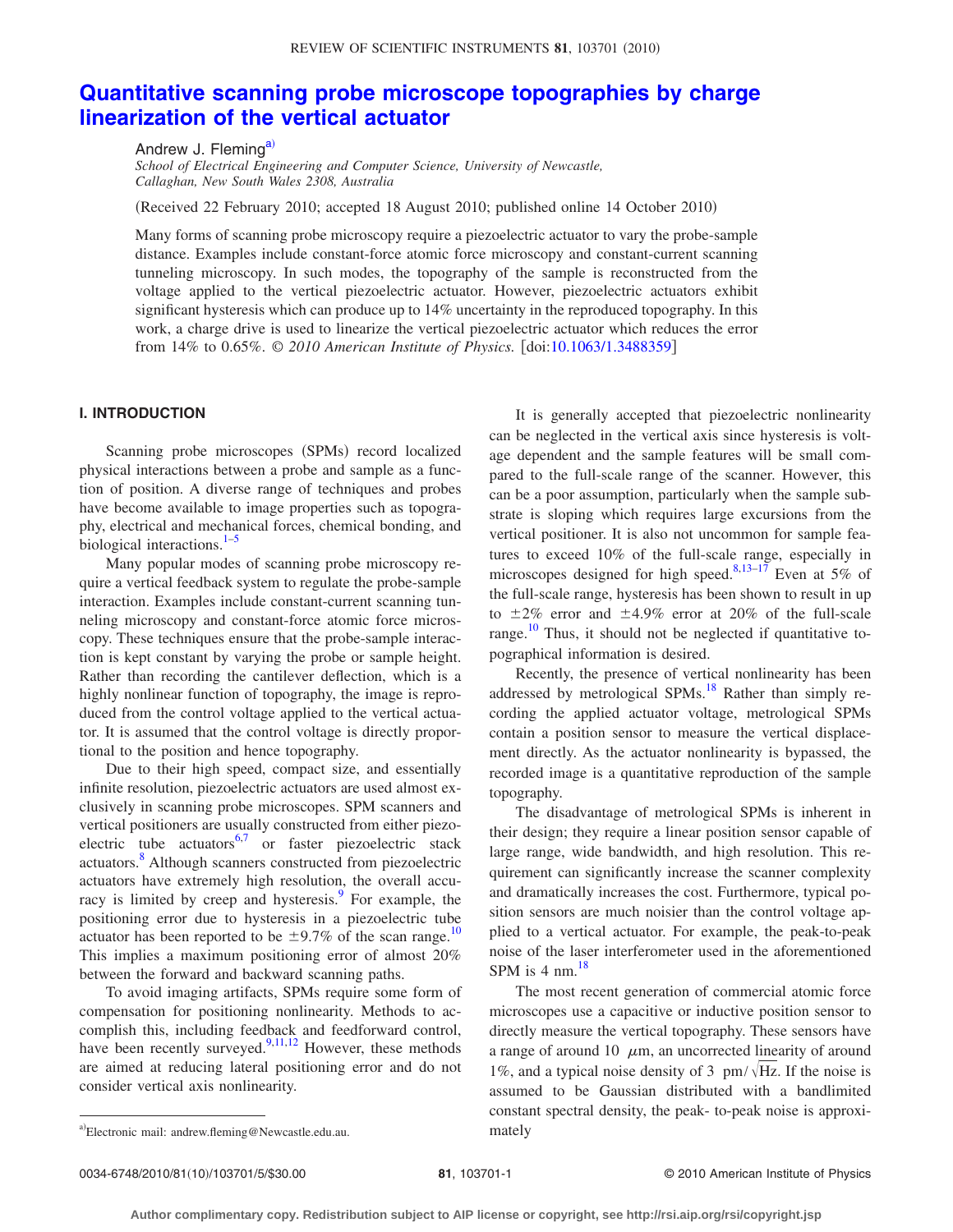<span id="page-1-0"></span>

FIG. 1. (Color online) The vertical positioner is a 10 mm piezoelectric stack actuator (Noliac SCMAP07) bonded to a standard base plate. The sample holder is affixed to the top of the stack.

peak-to-peak noise =  $6 \times$  noise density

$$
\times \sqrt{2 \times \text{bandwidth}}.\tag{1}
$$

Hence, a typical position sensor with a bandwidth of 1 kHz exhibits a peak-to-peak noise of approximately 800 pm. This is insufficient for atomic resolution; however, if the bandwidth is reduced to 10 Hz, the noise reduces to 80 pm and atomic resolution can be obtained.

A penalty of reducing the position sensor bandwidth is lower imaging speed. Based on the assumptions of triangular scanning and ten features per line, the position sensor bandwidth needs to be approximately 200 times the scan-rate for "sharp" samples and 20 times the scan-rate for "smooth" samples. Hence, if the position sensor bandwidth is limited to 10 Hz, the scan-rate must be limited to 0.5 Hz for smooth samples and 0.05 Hz for sharp samples. A scan-rate of 0.05 Hz would require 8 min for a  $100 \times 100$  resolution image, which is prohibitively slow.

Due to the noise generated by position sensors, they are rarely used in high resolution imaging. Instead, the topography is acquired in the traditional manner from the applied actuator voltage, albeit at the expense of poor linearity as discussed above. To appreciate the improvement in noise performance, consider a standard 200 V amplifier with a 1 kHz bandwidth and a peak-to-peak noise of  $1 \text{ mV}$  (e.g., the PiezoDrive PDL200 amplifier). Using a piezoelectric actuator with a range of 10  $\mu$ m, the sensitivity is 50 nm/V which implies a peak-to-peak noise of only 50 pm. This figure is only 6% of the position sensor noise and demonstrates why the applied actuator voltage is preferred for atomic scale imaging.

In this work, a new approach is demonstrated for obtaining quantitative topographical information from a standard SPM. Rather than the use of a position sensor or hysteresis model, the vertical axis voltage amplifier is simply replaced by a charge drive. As piezoelectric actuators respond more linearly to charge or current rather than voltage, $19$  hysteresis is substantially reduced. In Sec. III, the hysteresis of a piezoelectric stack actuator is reduced from 14.3% of the full-scale range to 0.65%. In Sec. IV, this reduction is demonstrated to dramatically improve the linearity and reproducibility of the recorded topography. This technique can be easily retrofitted

<span id="page-1-1"></span>

FIG. 2. (Color online) Schematic diagram of the vertical feedback loop operating in constant- force contact-mode AFM. The image profile is the voltage applied to the amplifier.

to any commercial SPM and avoids the problem of actuator nonlinearity without the addition of position sensor noise.

This paper proceeds in the following section with a description of the experimental setup.

#### **II. EXPERIMENTAL SETUP**

The proposed techniques are demonstrated on an NT-MDT Ntegra SPM arranged in a scan-by-probe configuration. The scanner is an NT-MDT Sm8122cl piezoelectric tube scanner with 100  $\mu$ m lateral range and 10  $\mu$ m vertical range. Since the scanner resonance frequency is only 680 Hz, $^{20}$  the vertical positioning function is replaced by a high-speed piezoelectric stack actuator as pictured in Fig. [1.](#page-1-0) The actuator is a 10 mm long Noliac SCMAP07 stack actuator, epoxy-bonded to a standard microscope base. The sample holder is glued directly onto the top of the actuator. A full-scale extension of 10.5  $\mu$ m is developed from a 200 V applied voltage.

The use of a separate vertical positioning stage eliminates the presence of low-frequency lateral resonance modes in the vertical feedback loop. This approach has been reported to increase the z-axis bandwidth by more than an order of magnitude[.17,](#page-4-10)[20,](#page-4-13)[21](#page-4-14)

The maximum vertical feedback bandwidth has previously been shown to be<sup>17</sup>

maximum bandwidth = 
$$
\frac{\text{resonance frequency}}{\text{peak amplitude}}
$$
, (2)

where the peak amplitude is the magnitude at the resonance frequency divided by the dc gain.

The first resonance frequency of the vertical stage pictured in Fig. [1](#page-1-0) occurs at 20.3 kHz and the peak amplitude is 2.6 (or 8.3 dB). This allows a maximum vertical feedback bandwidth of 7.8 kHz, which is 65 times faster than the standard maximum bandwidth of 120 Hz.<sup>17</sup>

The operation of the vertical feedback loop during constant-force contact-mode AFM is illustrated in Fig. [2.](#page-1-1) The controller  $C(s)$  maintains a constant probe-sample interaction while the image profile is obtained from the voltage applied to the vertical axis amplifier. This mode of operation is simi-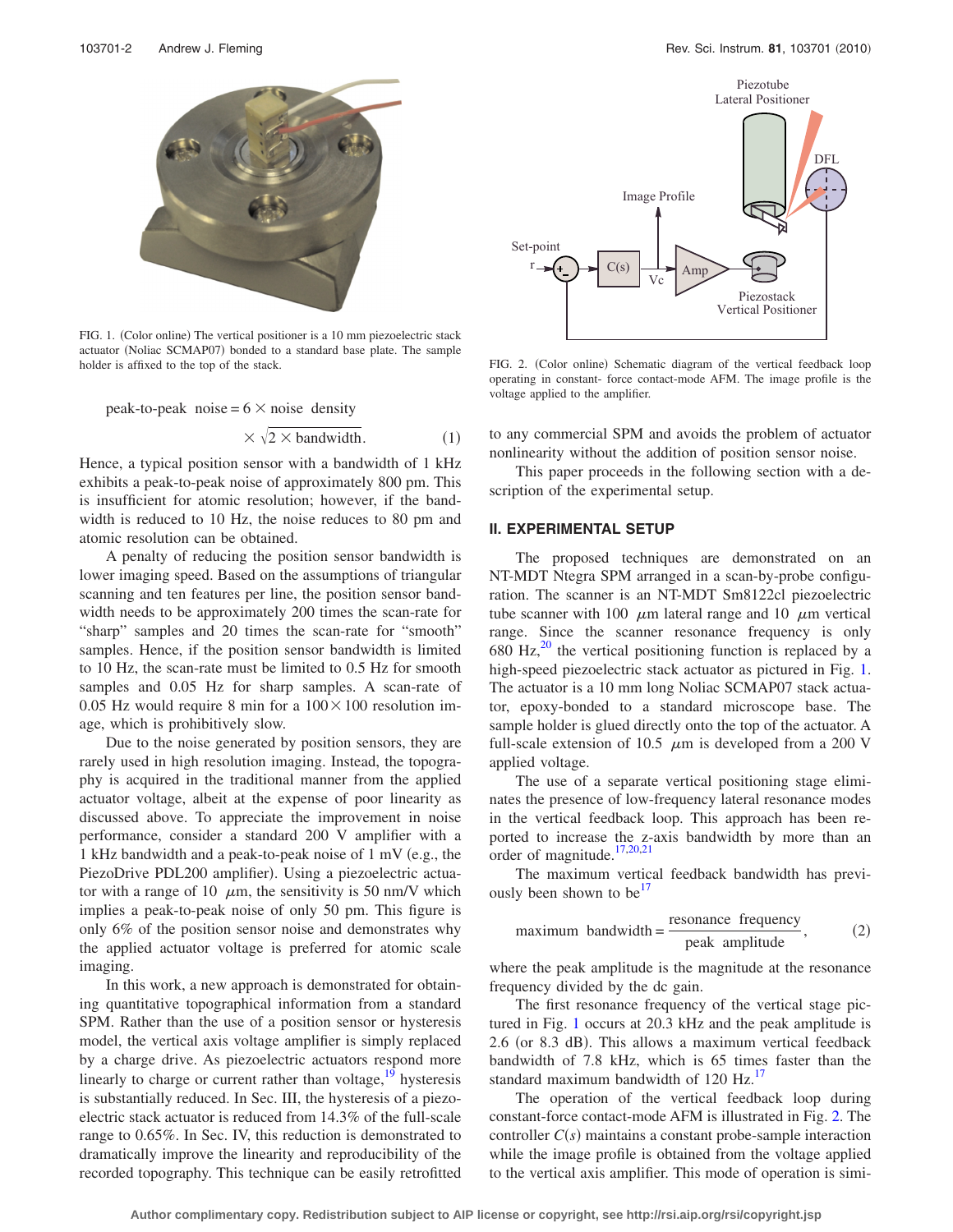<span id="page-2-0"></span>

FIG. 3. (Color online) A comparison of hysteresis exhibited by the voltagedriven and charge-driven piezoelectric positioner shown in Fig. [1.](#page-1-0) The input signal was a 100 Hz sine wave with a peak-to-peak voltage of  $150$  V in  $(a)$ and 30 V in (b). (The charge-driven results are offset for clarity).

lar to many forms of SPM where the probe-sample interaction is controlled. Different operating modes use different feedback variables. For example, in constant-force contactmode AFM, the feedback variable is cantilever deflection. In constant-current STM, the feedback variable is the tunneling current. Other feedback variables include the cantilever oscillation magnitude in tapping-mode AFM and the fiber oscillation magnitude in scanning near-field optical microscopy.

The linearity of the vertical axis positioner is examined in Sec. III.

## **III. LINEARIZATION OF THE VERTICAL AXIS**

In Fig. [2,](#page-1-1) the vertical feedback loop of an AFM is shown while operating in constant-force contact-mode. To derive the image profile from the control voltage  $V_c$ , the sensitivity of the amplifier  $K_a$  and positioner  $K_p$  must be known. For the setup described above, the amplifier gain is  $K_a = 20 \text{ V/V}$  and the positioner sensitivity is  $K_p = 53$  nm/V. The image profile is thus  $V_c(x, y) \times K_a K_p$  or  $V_c(x, y) \times 1.06$   $\mu$ m.

<span id="page-2-1"></span>

FIG. 4. (Color online) Simplified schematic diagram of a charge drive. The piezoelectric load is shaded in gray.

Clearly the image profile relies on a proportional relationship between the applied voltage and resulting displacement. The validity of this assumption was tested by applying a 10 Hz, 150 V sine wave to the actuator, then recording the displacement with a Polytec-PI MSV400 laser vibrometer. The results are plotted in Fig.  $3(a)$  $3(a)$ . The maximum difference in position between the two points with the same applied voltage was 1.1  $\mu$ m or 14.3% of the range. A second experiment was conducted to examine the nonlinearity when operating at only 30 V or 15% of the full-scale range. Although reduced, the error due to hysteresis was still 157 nm or 10.5% of the range. From these results, it can be concluded that a quantitative topography cannot be obtained directly from the control voltage  $V_c$ . Similar magnitudes of nonlinearity have been reported using piezoelectric tubes rather than stack actuators.<sup>10</sup>

As discussed in Sec. I, metrological SPMs use a position sensor to bypass the actuator nonlinearity. In the present work, rather than bypassing the actuator, the actuator is linearized by applying charge instead of voltage.

It has been known since the 1980s that piezoelectric transducers respond more linearly to current or charge rather than voltage.<sup>19</sup> However, practical problems with drift and the floating nature of the load were only recently solved. $22,23$  $22,23$ Since then, charge drives have been demonstrated to reduce the hysteresis of SPM tube scanners by up to  $93\%$ .<sup>10</sup> This corresponds to a maximum nonlinearity of less than 1% that effectively eliminates the need for feedback or feedforward control in dynamic applications.

A simplified schematic diagram of the charge drive used in this work is shown in Fig. [4.](#page-2-1) Since the piezoelectric stack actuator does not require a grounded electrode, the floating-

<span id="page-2-2"></span>TABLE I. The maximum error due to hysteresis of the voltage-driven and charge-driven piezoelectric actuator.

| Range<br>$(\mu m)$ | Absolute error |                | $%$ error         |                  |                     |
|--------------------|----------------|----------------|-------------------|------------------|---------------------|
|                    | Voltage        | Charge<br>(nm) | Voltage<br>$(\%)$ | Charge<br>$(\%)$ | Reduction<br>$(\%)$ |
| 7.8                | 1.1 $\mu$ m    | 51             | 14.3              | 0.65             | 95                  |
| 1.5                | $157$ nm       | 15             | 10.5              | 1.00             | 90                  |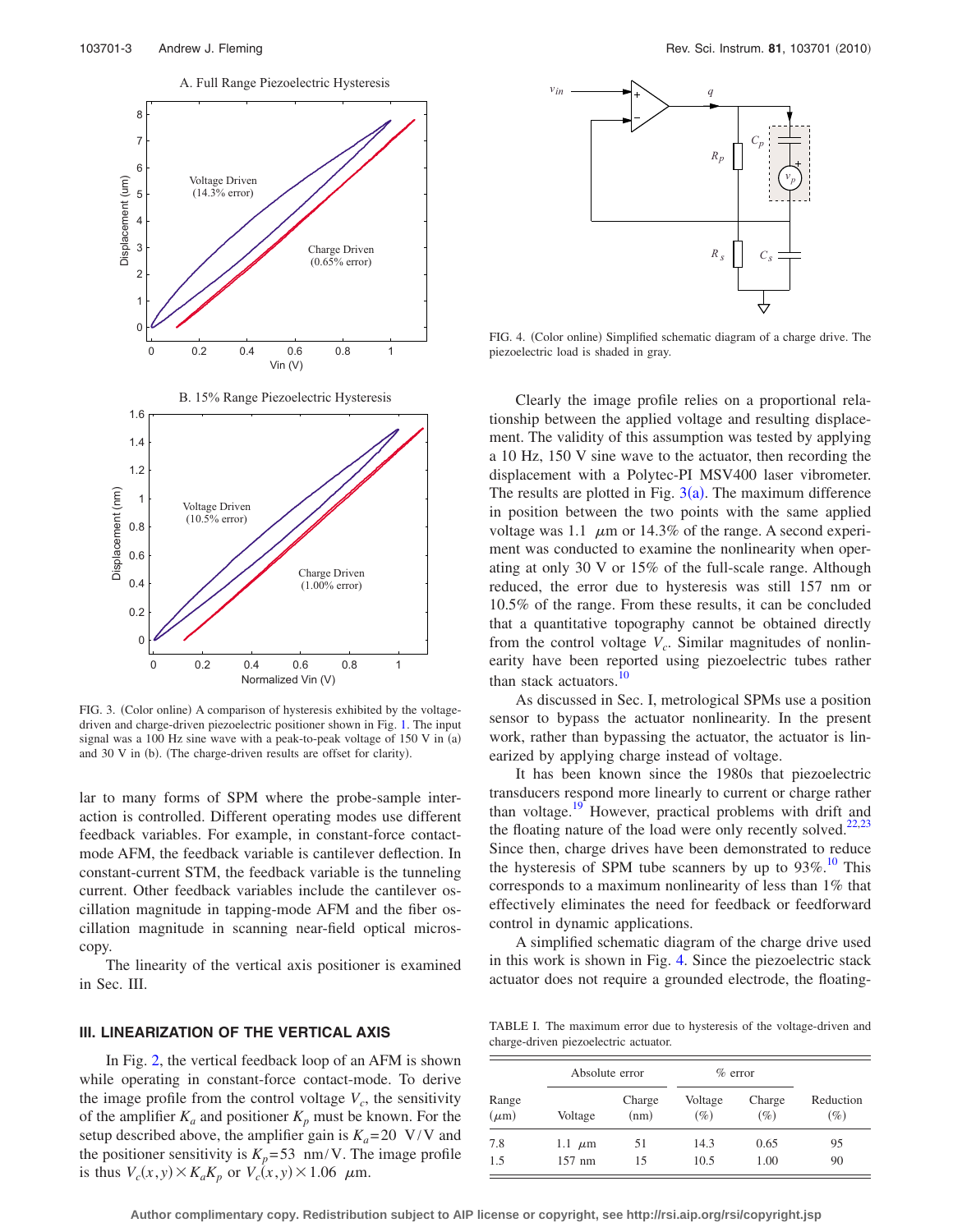<span id="page-3-1"></span>

FIG. 5. (Color online) The topography of a BudgetSensors HS-100MG calibration grating imaged in constant-force contact-mode. The scan area is 100  $\mu$ m and the feature height is 100 nm. The dashed line indicates the location of the single profile line plotted in Fig. [6.](#page-3-0)

load circuit<sup>22</sup> was used instead of the grounded-load arrangement. $^{23}$  In Fig. [4,](#page-2-1) the piezoelectric load is modeled as a capacitor  $C_p$  and voltage source  $v_p$ . The high-gain feedback loop works to equate the applied reference voltage  $v_{in}$  to the voltage across a sensing capacitor  $C_s$ . Neglecting the resistances  $R_p$  and  $R_s$ , the charge q is

$$
q = V_{in} C_s. \tag{3}
$$

That is, the gain is  $C_s$  Coulombs/volt. When connected to a capacitive load, the equivalent voltage gain is  $C_s/C_p$ . As discussed previously, <sup>24</sup> the existence of  $R_p$  and  $R_s$  introduces error at low frequencies. However, by ensuring that the ratio of resistances is equal to the inverse ratio of capacitances, low-frequency error can be eliminated. That is, by setting

$$
\frac{R_p}{R_s} = \frac{C_s}{C_p},\tag{4}
$$

the amplifier has a constant gain of  $C_s$  Coulombs/volt over all frequencies.

As the actuator capacitance is  $C_p = 330$  nF, a sensing capacitance of 22  $\mu$ F was chosen to provide a voltage gain of 66. To maintain this voltage gain at dc, the parallel resistances were chosen to be  $R_p$ =6.6 M $\Omega$  and  $R_s$ =100 k $\Omega$ . This circuit was implemented by a PiezoDrive PDQ200 charge amplifier.

The response of the charge-driven piezoelectric actuator is plotted in Fig. [3.](#page-2-0) The maximum nonlinearity with a 150 V excitation is 51 nm or 0.65% of the range. With a 30 V excitation, the maximum nonlinearity is 15 nm or 1% of the range. These results are summarized in Table [I.](#page-2-2) Although the maximum residual hysteresis of 1% is not comparable to the linearity of a laser interferometer, this magnitude of error is sufficient for many applications that require quantitative topographical information.

In addition to the improvement in linearity, charge drives have a number of advantages over physical position sensors. First, they are low-cost and are easily retrofitted to any SPM without mechanical modifications. Second, the random noise

<span id="page-3-0"></span>

FIG. 6. (Color online) The profile of a single image line acquired using a (a) voltage-driven and (b) charge-driven vertical positioner.

produced by a charge drive is similar to that of a voltage amplifier, $10$  which, as discussed in Sec. I, is significantly less than a physical position sensor.

The random noise generated by a charge drive is similar to a voltage amplifier since the topology of both circuits is almost identical. In both cases, the amplifier's input noise voltage is the dominant process since this is multiplied by the gain of the circuit. Since charge amplifiers have a highimpedance output, they are more susceptible to interference than voltage amplifiers. If the output is not appropriately shielded, additional noise can result.

With the load capacitance attached, the output noise voltage of the PDQ200 charge amplifier was measured to be 1.5 mV rms. This was measured by a Fluke 289 multimeter with a 100 kHz measurement bandwidth. The same circuit configured as a voltage amplifier generated an output voltage noise of 1.2 mV rms, hence there is little noise penalty when using a charge drive.

Another consideration with charge amplifiers is the bandwidth. As the circuit topology of a charge amplifier is similar to a voltage amplifier, the bandwidth is also similar. However, for effective rejection of the disturbance caused by